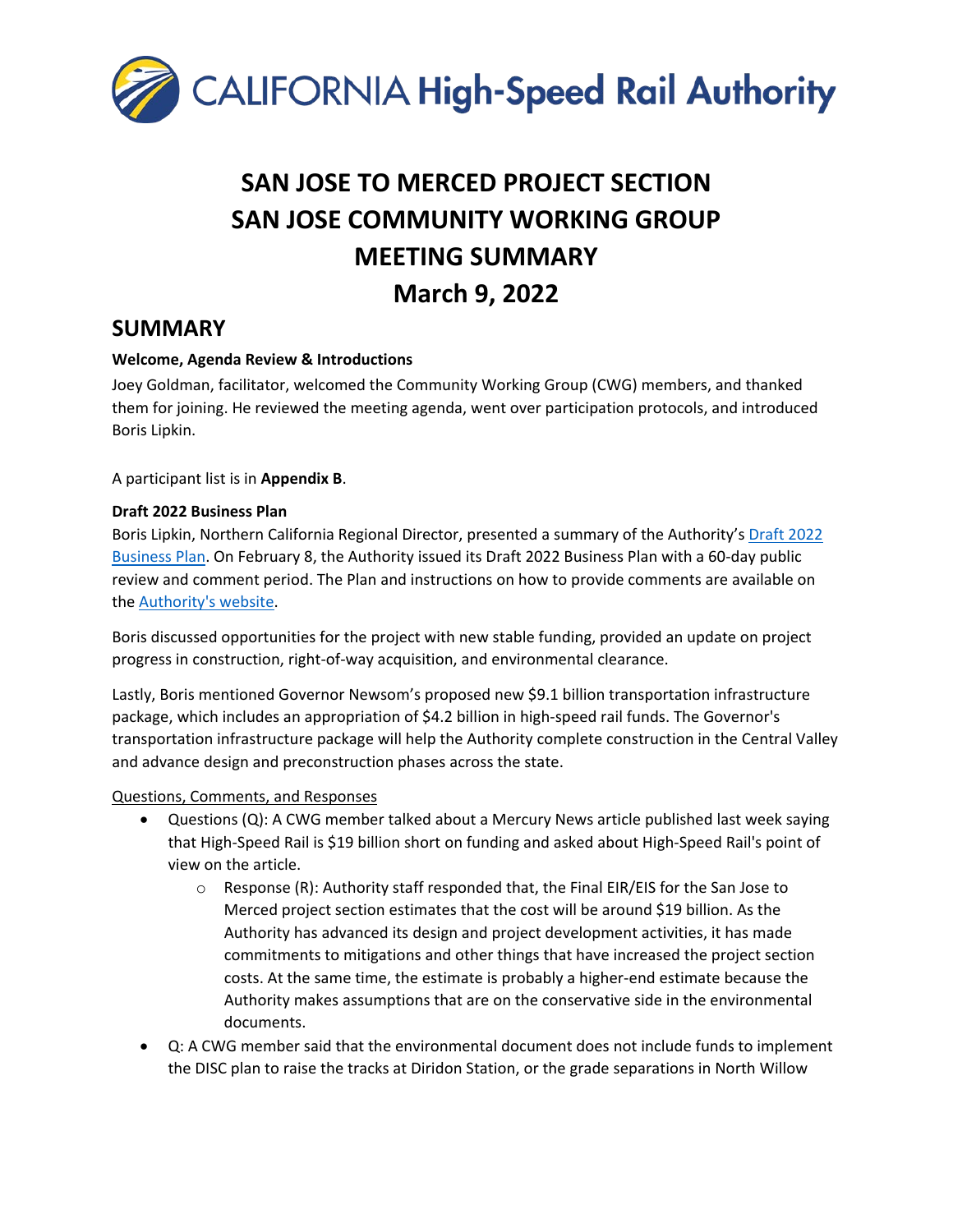Glen and the Monterey corridor. They asked if additional funds would be required for these elements.

o R: Authority staff responded yes.

#### **San Jose to Merced Final EIR/EIS**

Audrey Van, San Jose to Merced Project Manager, provided an overview of the Final Environmental Impact Report/Environmental Impact Statement (Final EIR/EIS). The Final EIR/EIS is a comprehensive document that fulfills federal and state environmental review requirements, allowing the Authority to approve the project and proceed to final design and construction. The environmental document includes:

- An analysis of alternatives based on the preliminary design, including impacts/effects.
- A list of mitigations proposed to reduce negative impacts/effects.
- Public comments received on the Draft EIR/EIS and Revised/Supplemental Draft EIR/EIS and responses from the Authority.
- Revisions to the Draft EIR/EIS made in response to comments.

The Final EIR/EIS is available on th[e Authority's website.](https://hsr.ca.gov/programs/environmental-planning/project-section-environmental-documents-tier-2/san-jose-to-merced-project-section-final-environmental-impact-report-environmental-impact-statement/)

Audrey reviewed where the San Jose to Merced Project Section is in the environmental process schedule, she explained the steps leading to the Final EIR/EIS release on **February 25th**. The Board will consider approving the Final EIR/EIS and directing the CEO to issue a Record of Decision (ROD) at its meeting on **April 20 and 21, 2022 [NOTE: Subsequent to the CWG meeting, the April Board Meeting has been rescheduled for April 27 and 28, 2022]**.

Audrey walked through the four end-to-end alternatives for the San Jose to Merced Project Section. The major benefits for the Preferred Alternative (Alternative 4) include the fewest displacements, fewest impacts on natural resources (including wetlands and habitats), fewest impacts to parks, and lowest capital costs. This is also the only alternative that allows for electrified Caltrain service to South San Jose and Southern Santa Clara County, which is an important joint benefit.

Audrey also gave a summary of the design features and refinements to alternatives on the San Jose to Merced Project Section.

A quick reference guide to the Final EIR/EIS is in **Appendix A**.

Questions, Comments, and Responses

- Comment (C): A CWG member said that the environmental document is difficult to navigate and suggested that the Authority schedule one-on-one meetings with people to help them navigate the document.
	- $\circ$  R: Authority staff said they would offer one-on-one meetings and they would follow up to schedule the meetings.
- Q: A CWG member asked if there are opportunities for changing the Final EIR/EIS, or whether the released document is the same one that will be presented to the Authority Board of Directors. Also, if community members don't agree with the environmental document's decision, could they present their concerns directly to the Authority Board?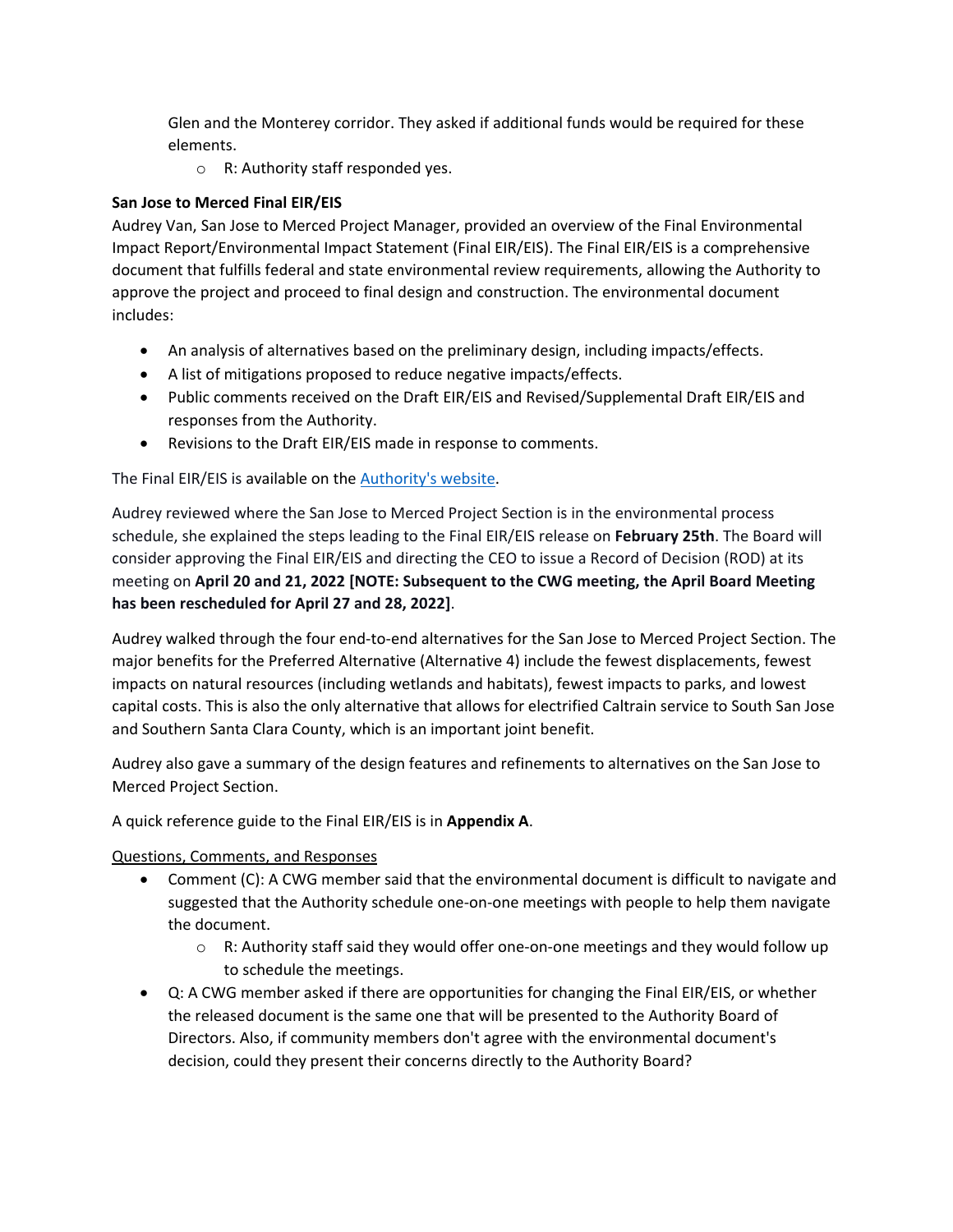- $\circ$  Authority staff explained that the Final EIR/EIS is set, was published, and will be presented to the Board. There is an opportunity to comment at the Board meeting in April.
- C/Q: A CWG member said they reside along Monterey Road and believe that Alternative 4 has the worst environmental impacts including visual/aesthetics and that the at-grade crossings are a significant safety hazard. They asked why Alternative 4 was considered the best alternative in the Final EIR/EIS. They said they believe one of the most significant considerations for Alternative 4 was the low cost.
	- $\circ$  Authority staff responded that Alternative 4 has the best balance of the alternatives when weighing community, environmental, and system performance factors. The decision on the Preferred Alternative was made in 2019 and subsequent analysis has reaffirmed that.
		- Regarding at-grade crossings, there are several crossings through San Jose, Morgan Hill, and Gilroy. The Authority is implementing safety features to help limit auto, bicycle, and pedestrian access when trains are going by, such as quad gates and fencing along the corridor. The Authority is also executing an MOU with the City of San Jose following the models that Caltrain currently uses in the corridor to help advance work on plans for grade separations.
		- Regarding visual/aesthetic impacts, all 4 alternatives will have highly visible trains going down Monterey Road whether on a viaduct, small embankment, or at-grade. In the EIR/EIS, Alt. 1 and 3 have significant aesthetic effects along Monterey Road, while Alt. 2 and 4 have less than significant aesthetic effects. The primary aesthetic effect of Alt. 2 is not the embankment per se, but the grade separations will change the appearance of Monterey Road at the three grade separated roads (Skyway, Branham, Chynoweth). The Authority judged that Alternative 4 along Monterey Corridor had the fewest visual impacts on aesthetics because it has the least visual changes compared to the other alternatives.
- Q: A CWG member asked how people can provide feedback on the Draft 2022 Business Plan.
	- $\circ$  R: Authority staff reminded that there is an ongoing 30-day period through April 11, 2022, at 5:00 p.m., where people can share feedback with the Authority in written form. The Plan and instructions on how to provide comments are available on the [Authority's](https://hsr.ca.gov/about/high-speed-rail-business-plans/2022-business-plan/) website.
- Q: A CWG member asked if the project is still on the 2030 timeline for completion, or if that timeline changed given some of the needs for funding.
	- $\circ$  R: Authority staff responded that in the Business Plan, the Authority maintained the early 2030s assumption for service to the Bay Area. The timeline in the Business Plan is aggressive and funding-dependent: many things need to go right to achieve that goal.
- Q: A CWG member asked if the Authority representatives present in today's meeting are the ones who decided what goes into the Final EIR/EIS. They said it feels like the CWG concerns haven't been heard.
	- $\circ$  R: Authority staff mentioned that they've heard the CWG's input and have tried to integrate it in the development of the EIR/EIS. The Authority hasn't been able to do everything that everyone wants. While Authority staff has completed the environmental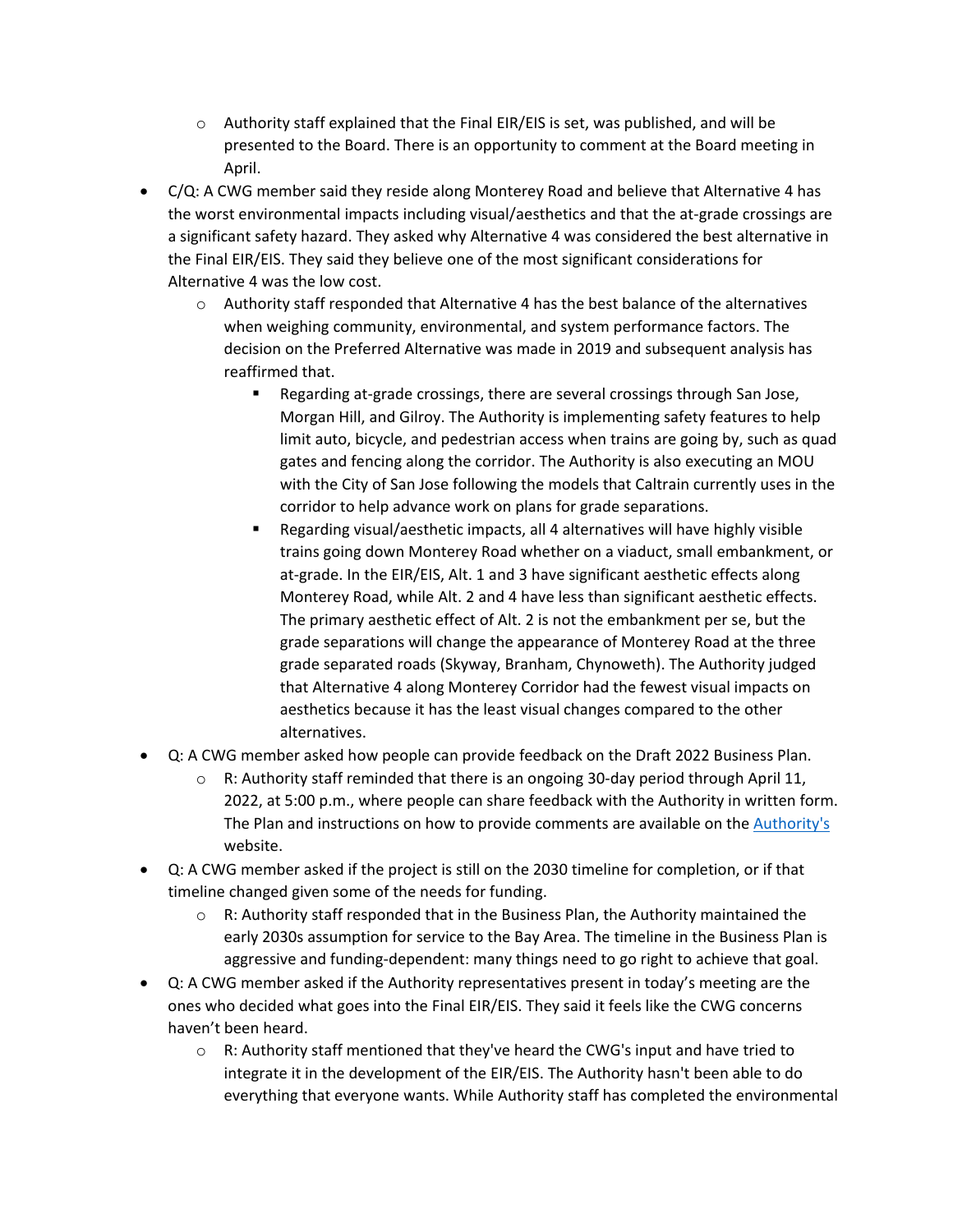document, the ultimate decision on the project's approval is up to the Board of Directors.

- Q: A CWG member said they were interested in the approximate construction and service start date in the Guadalupe Washington neighborhood.
	- $\circ$  R: Authority staff mentioned that there is a general construction schedule in chapter two of the Final EIR/EIS. The schedule shows pre-construction starts in 2022, but the schedule depends on available funding. In the Guadalupe Washington neighborhood specifically, some track construction is required for the preferred alternative, and some construction is needed on the Guadalupe River, which will take several years.
- C: A CWG member said the Guadalupe Washington neighborhood is getting high-rise apartment buildings that will increase the population in the community by around 10,000 people in the next ten years. If all the new residents don't consider alternate travel plans (other than cars that will congest the neighborhood) it is important for high-speed rail to start service soon.
- C: A CWG member said they felt Authority staff dismissed the comments provided on the environmental document. In North Willow Glen, the train will go through the middle of the neighborhood within 30 or 40 feet of houses, and the neighbors need more respect than what they are getting. The member said they no longer supported the project or its funding.
- Q: A CWG member expressed concerns about noise and aesthetic impacts in the Metcalf/ California Maison neighborhood, and the mitigation measurement being considered. They asked if the Authority is analyzing construction impacts (health issues, traffic control, etc.) on the Metcalf/California Maison neighborhood?
	- $\circ$  R: Authority staff replied that they looked at ways to reduce construction impacts through feasible mitigation measures along the project section. It depends on the infrastructure in different areas; the type of work varies by location. The Authority couldn't do simulations at every location along the route, but the preferred alternative is at-grade in South San Jose. There is a track adjacent to the existing Union Pacific line in the preferred alternative, but not a viaduct. Additionally, there will be some periodic supporting electrical facilities, but these are small; occasionally, there will be communication towers throughout the area. In the Final EIR/EIS chapter two, maps show neighborhood-specific features and where those are located. Chapter two also shows the electrical substations and radio tower locations, cables, and other specifics.
- Q: A CWG member asked if securing funding for the complete project would be a continuous effort for the Authority.
	- $\circ$  Authority staff responded that the project has never been fully funded. In 2008, when the voters approved Proposition 1A, the Authority received one-fifth of the cost of the high-speed system at the time. Since 2008, the Authority has matched the funding with federal and state funds from cap-and-trade. The Authority expects additional funding from the federal infrastructure bill, and other potential sources of funds are included in the Business Plan. Additional funding will be needed to build out the system.
- Q: A member asked how the CWG members' feedback impacted the alternatives and the development of the design work. Also, does new feedback from CWG members matter at this point with regard to the Final EIR/EIS?
	- $\circ$  R: Authority staff responded that since 2009, many alternatives have been considered. The Authority has heard the concerns about aesthetics, noise, safety, and other aspects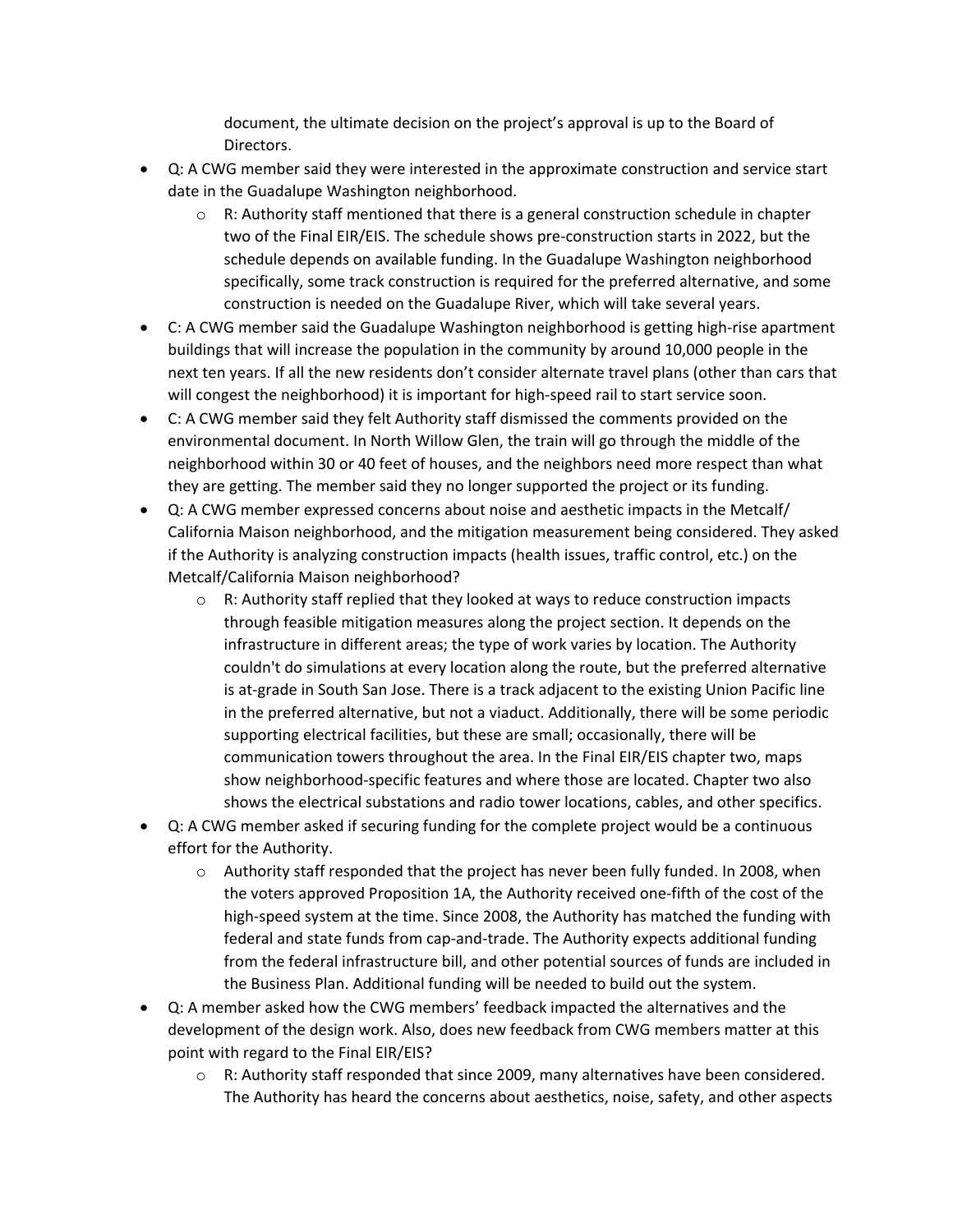of the different alternatives. The Authority analyzed four alternatives in depth and considered other alternatives. The fact that there is a preferred alternative that people might disagree with doesn't mean that the Authority hasn't been listening. The environmental document lays out all the alternatives and their impacts and tries to make a good-faith effort at responding to comments. It is up to the Board to decide what to do about the project and which alternative to choose. The Authority spent a long time considering all the feedback received; that's one of the reasons it took around 13 years to get the project where it is now.

The Board meeting is a two-day meeting because the Board may request additional information in certain areas. The Authority staff will present responses to the Board's requests or other information during the second day. The reason the Authority hosts the CWG meetings is to be able to understand the input/information ahead of the Board meeting, and the information can be transmitted to the Board. The Authority staff wants to ensure that the Board members have all the information necessary to make a decision on the Final EIR/EIS.

#### **Public Comment**

Members of the public were invited to share their comments. Their comments are summarized below.

- C: A member of the public said the California High-Speed Rail project was approved in 2008; since then, a half-dozen countries have built high-speed rail systems for a fraction of the cost. However, 99% of the State's residents who support the rail don't live on a railroad right-of-way, and everything adds up to billions of dollars. Many communities in Millbrae, Gilroy, and others don't want any of the impacts and instead suggest building trenches and tunnels for the whole system, but those structures will add to the project's budget. Hence, balancing the taxpayers' money and the project's structures is essential. Additionally, the price of the high-speed rail system has increased due to trying to reduce community impacts. Lastly, zero impacts to communities are not realistic.
- C: A member of the public mentioned that the biggest concern at the Preservation Action Council of San Jose was that the MOU was completely silent on the issue of Diridon Station and its preservation in the high-speed rail plan. The EIR assumes that the station will stay in place. There will be significant unavoidable impacts but not demolition; those impacts might be alterations of track alignment and outbuildings, even a large viaduct above the station but no demolition. However, the DISC process is not there yet, and there is a discussion of demolishing and moving the station. If that does come to pass, how does that affect high-speed rail's environmental clearances? Does that reopen the environmental processor? Is that somebody else's project?
- Q: A member of the public asked about the design alternative for the Virginia Street crossing in San Jose and the potential impacts to that area.
- C: A member of the public requested more information on the issue of the North Willow Glen historic conservation district.
	- $\circ$  R: Authority staff mentioned that they would follow up with the Authority Cultural Resources experts on the matter.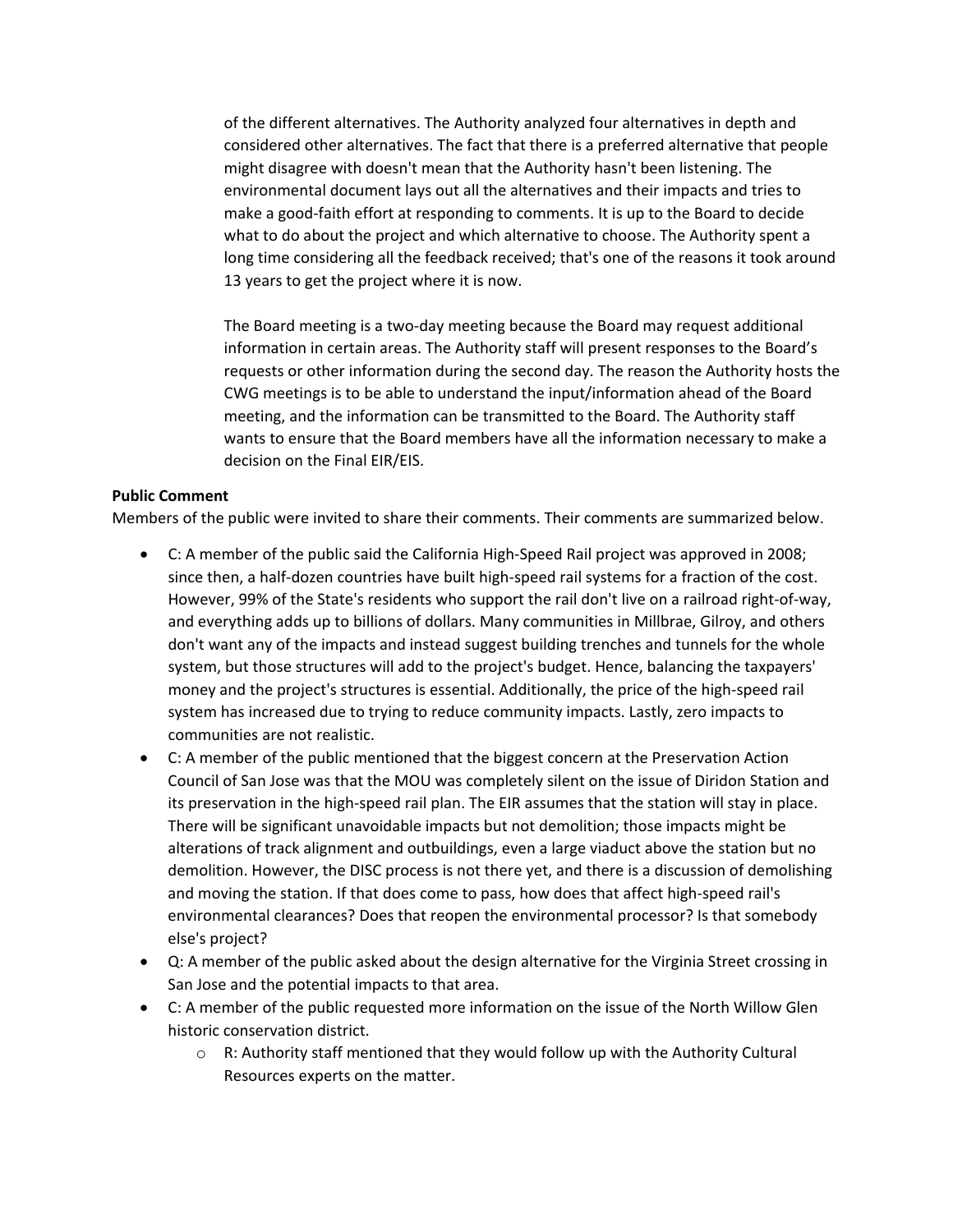• A member of the public expressed appreciation for the public comment space and meeting to gather input from the local community and stakeholders. The participant mentioned interest in the plans to align the California High-Speed Rail process with other regional transit investments and project timelines in San Jose, such as Diridon/BART; and interest in seeing the outcome and new development from the MOU agreement between the City of San Jose and the California High-Speed Rail Authority (particularly on the design, financing, and construction process for the grade separations proposed to be led by the City in cooperation with the Authority). Also, they said they were interested in the considerations for residential industrial, agricultural, and environmental uses along Monterey Corridor. High-speed rail will run through Coyote Valley, and it will be interesting to know the considerations for the region's wildlife and the local existing land uses.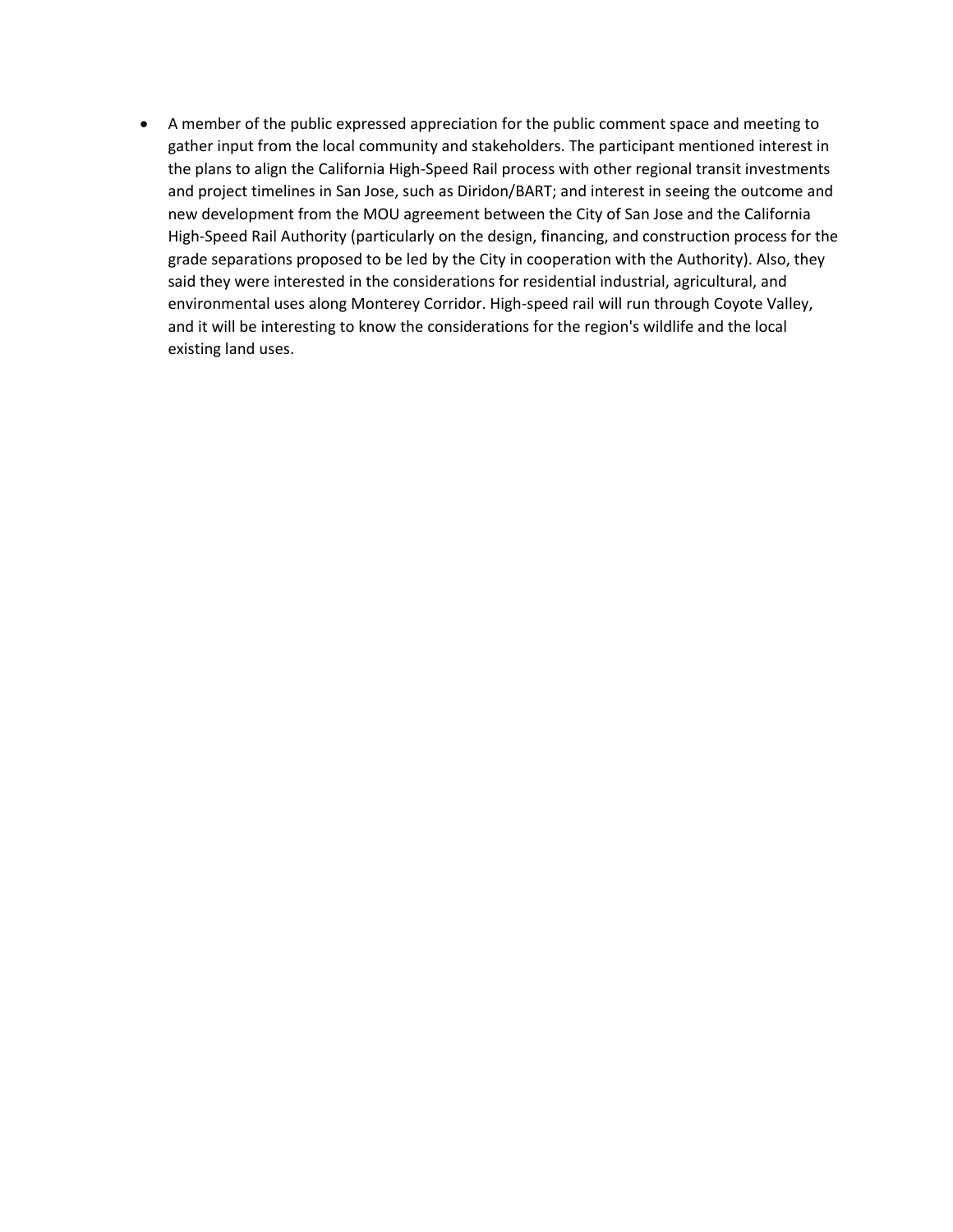## **APPENDIX A – Quick Guide to Final EIR/EIS**

- Impact in my community
	- o [Volume 1](https://hsr.ca.gov/wp-content/uploads/2022/02/Final_EIRS_JM_V1-05_Table_of_Contents_Volume_1.pdf)  Within each resource section, impact analysis is provided by project subsection:
		- San Jose Diridon Approach
		- **Monterey Corridor**
		- **Morgan Hill to Gilroy**
		- **Pacheco Pass**
		- **San Joaquin Valley**
	- o Volume 1, [Chapter 5](https://hsr.ca.gov/wp-content/uploads/2022/02/Final_EIRS_JM_V1-29_CH_5_Environmental_Justice.pdf)  Environmental Justice
- Responses to Comments
	- o **Volume 4** 
		- **[Chapter 16 -](https://hsr.ca.gov/wp-content/uploads/2022/02/Final_EIRS_JM_V4-01_CH_16_Introduction.pdf) Introduction**
		- **[Chapter 17 –](https://hsr.ca.gov/wp-content/uploads/2022/02/Final_EIRS_JM_V4-02_CH_17_Standard_Responses.pdf) Standard Responses**
		- **E** Chapters 18 to 20 Standard Responses in [Spanish,](https://hsr.ca.gov/wp-content/uploads/2022/02/Final_EIRS_JM_V4-03_CH_18_Standard_Responses_Spanish.pdf) [Mandarin,](https://hsr.ca.gov/wp-content/uploads/2022/02/Final_EIRS_JM_V4-04_CH_19_Standard_Responses_Mandarin.pdf) and [Vietnamese](https://hsr.ca.gov/wp-content/uploads/2022/02/Final_EIRS_JM_V4-05_CH_20_Standard_Responses_Vietnamese.pdf)
		- **EXECHBER** Chapters 21 to 27 Responses to Agency, [Elected Official,](https://hsr.ca.gov/wp-content/uploads/2022/02/Final_EIRS_JM_V4-08_CH_23_Elected_Official_Comments.pdf) [Tribe,](https://hsr.ca.gov/wp-content/uploads/2022/02/Final_EIRS_JM_V4-10_CH_25_Tribe_Comments.pdf) Business and [Organization,](https://hsr.ca.gov/wp-content/uploads/2022/02/Final_EIRS_JM_V4-11_CH_26_Business_and_Organization_Comments.pdf) and [Individual](https://hsr.ca.gov/wp-content/uploads/2022/02/Final_EIRS_JM_V4-12_CH_27_Individual_Comments.pdf) Comments
- Maps of Alternatives
	- o **Volume 1,** [Chapter 2,](https://hsr.ca.gov/wp-content/uploads/2022/02/Final_EIRS_JM_V1-08_CH_2_Alternatives.pdf) Alternatives, General Maps
	- o **[Volume 2,](https://hsr.ca.gov/wp-content/uploads/2022/02/Final_EIRS_JM_V2-02_TOC_Volume_2.pdf)** Appendix 3.01-A, Maps of Affected Properties
	- o **[Volume 3,](https://hsr.ca.gov/wp-content/uploads/2022/02/Final_EIRS_JM_V3-02_General_Information_Volume_3.pdf)** Preliminary Engineering Design Plans
- Visual Simulations of Alternatives
	- o **Volume 1,** Chapter 3, [Section 3.16,](https://hsr.ca.gov/wp-content/uploads/2022/02/Final_EIRS_JM_V1-24_CH_3.16_Aesthetics_Visual_Quality.pdf) Aesthetics and Visual Quality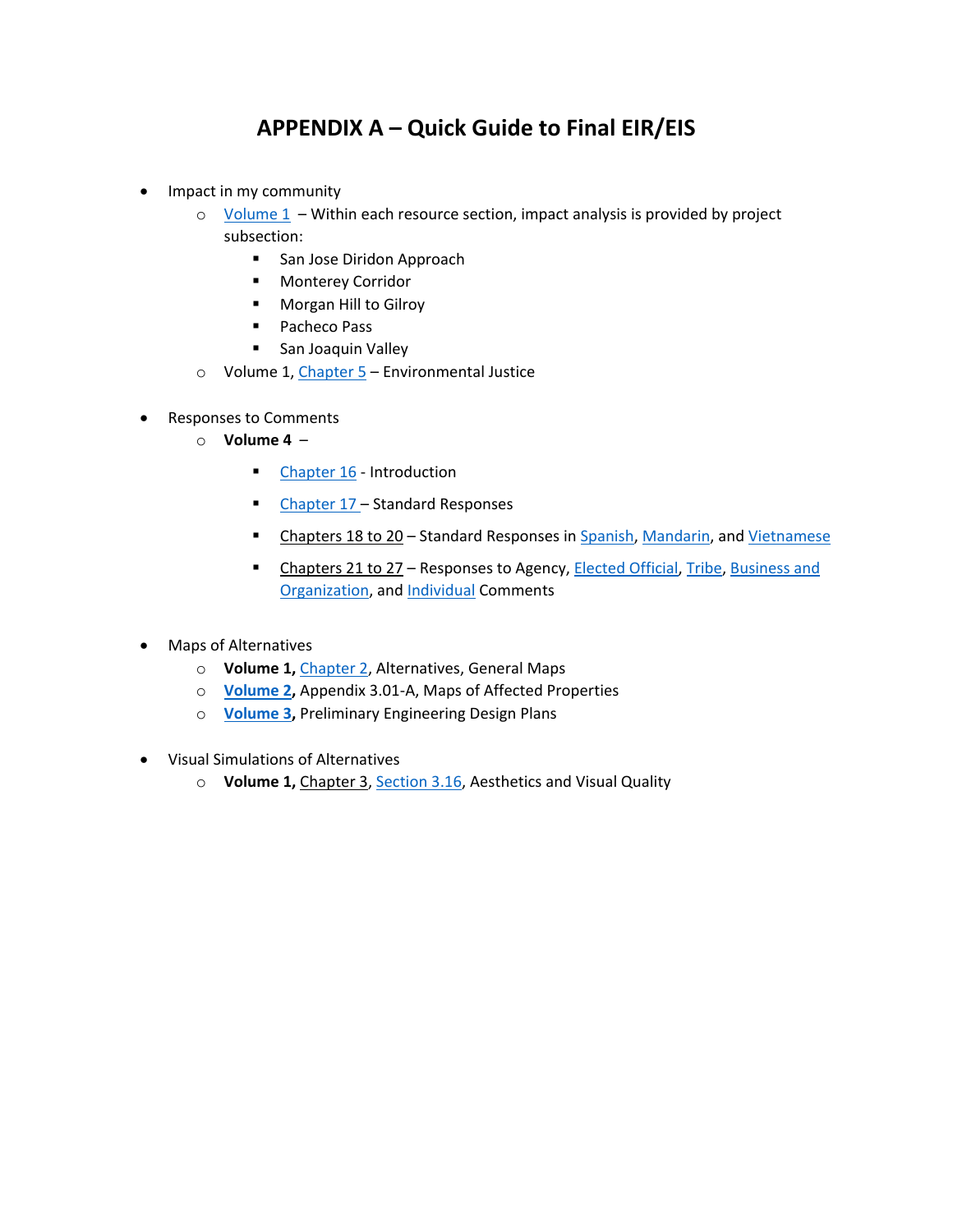## **APPENDIX B – Participants**

| <b>COMMUNITY WORKING GROUP MEMBERS</b>                       |                                  |                |  |
|--------------------------------------------------------------|----------------------------------|----------------|--|
| <b>AFFILIATION</b>                                           | <b>NAME</b>                      | <b>PRESENT</b> |  |
| <b>African American Community Service Agency</b>             | Milan R. Balinton                | No             |  |
| <b>Alma Neighborhood Association</b>                         | <b>Cyndy Broyles</b>             | <b>No</b>      |  |
| <b>Bellarmine College Preparatory</b>                        | <b>Brian Adams</b>               | Yes            |  |
| <b>California Maison Homeowners</b>                          |                                  | Yes            |  |
| <b>Association/Metcalf Neighborhood</b>                      | Patricia Geyer Carlin            |                |  |
| <b>D10 Leadership Coalition</b>                              | <b>Steve Levin</b>               | <b>No</b>      |  |
| Deacon                                                       | Ruben Solorio                    | <b>No</b>      |  |
| <b>Delmas Park Neighborhood Association</b>                  | Bert Weaver, Kathy Sutherland    | Yes            |  |
| District 10 Leadership Coalition / VEP                       |                                  | No             |  |
| <b>Community Association</b>                                 | <b>Marilyn Rodgers</b>           |                |  |
| <b>Downtown Residents Association</b>                        | Elizabeth Chien-Hale             | <b>No</b>      |  |
| Dr. Martin Luther King Jr. Library, San Jose                 |                                  | No             |  |
| <b>State University</b>                                      | Peggy Cabrera                    |                |  |
| <b>EGOPIC Neighborhood Association</b>                       | <b>Yazmin Rios</b>               | No             |  |
| <b>Flowers Neighborhood Association</b>                      | Matthew Young                    | Yes            |  |
| <b>Friends of Caltrain</b>                                   | Adina Levin                      | No             |  |
| <b>Gardner Neighborhood</b>                                  | Kevin L. Christman, Robert Jones | No             |  |
| <b>Green Foothills</b>                                       | Brian Schmidt, Julie Hutcheson   | No             |  |
| <b>Greenbelt Alliance</b>                                    | Sarah Cardona, Zoe Siegel        | No             |  |
| <b>Guadalupe Washington Neighborhood</b>                     |                                  | Yes            |  |
| <b>Association</b>                                           | Ray Moreno, Rosalinda Aguilar    |                |  |
| <b>Healing Grove Health Center</b>                           | <b>Brett Bymaster</b>            | <b>No</b>      |  |
| Hellyer-Christopher Riverview Skyway                         |                                  | No             |  |
| <b>Neighborhood Association</b>                              | Stephani Rideau                  |                |  |
| <b>Hispanic Chamber of Commerce Silicon</b><br><b>Valley</b> | Joel Velasquez                   | No             |  |
| League of Women Voters in San Jose and                       |                                  | <b>No</b>      |  |
| <b>Santa Clara</b>                                           | Bob Ruff, Karen Nelson           |                |  |
|                                                              | Barbara Buchanan, Karen Lattin,  |                |  |
| Los Paseos Neighborhood Association                          | Gregory Peck, Amy Georgiades     | Yes            |  |
| <b>Mexican-American Political Association</b>                |                                  | No             |  |
| (M.A.P.A.)                                                   | Danny Garza, Terry Padilla       |                |  |
| <b>Newhall Neighborhood Association</b>                      | John Urban, Matt Bright          | <b>No</b>      |  |
| North Willow Glen Neighborhood                               |                                  | Yes            |  |
| <b>Association</b>                                           | <b>Harvey Darnell</b>            |                |  |
| <b>Oak Grove Neighborhood Association</b>                    | James Patterson                  | Yes            |  |
| <b>San Jose Downtown Association</b>                         | Michelle Azevedo, Nathan Ulsh    | <b>No</b>      |  |
| <b>San Jose Planning Policy Manager</b>                      | Erika Pinto                      | Yes            |  |
| <b>San Jose State University</b>                             | Monica Mallon                    | No             |  |
| San Jose Word of Faith Christian Center                      | Glenna William                   | No             |  |